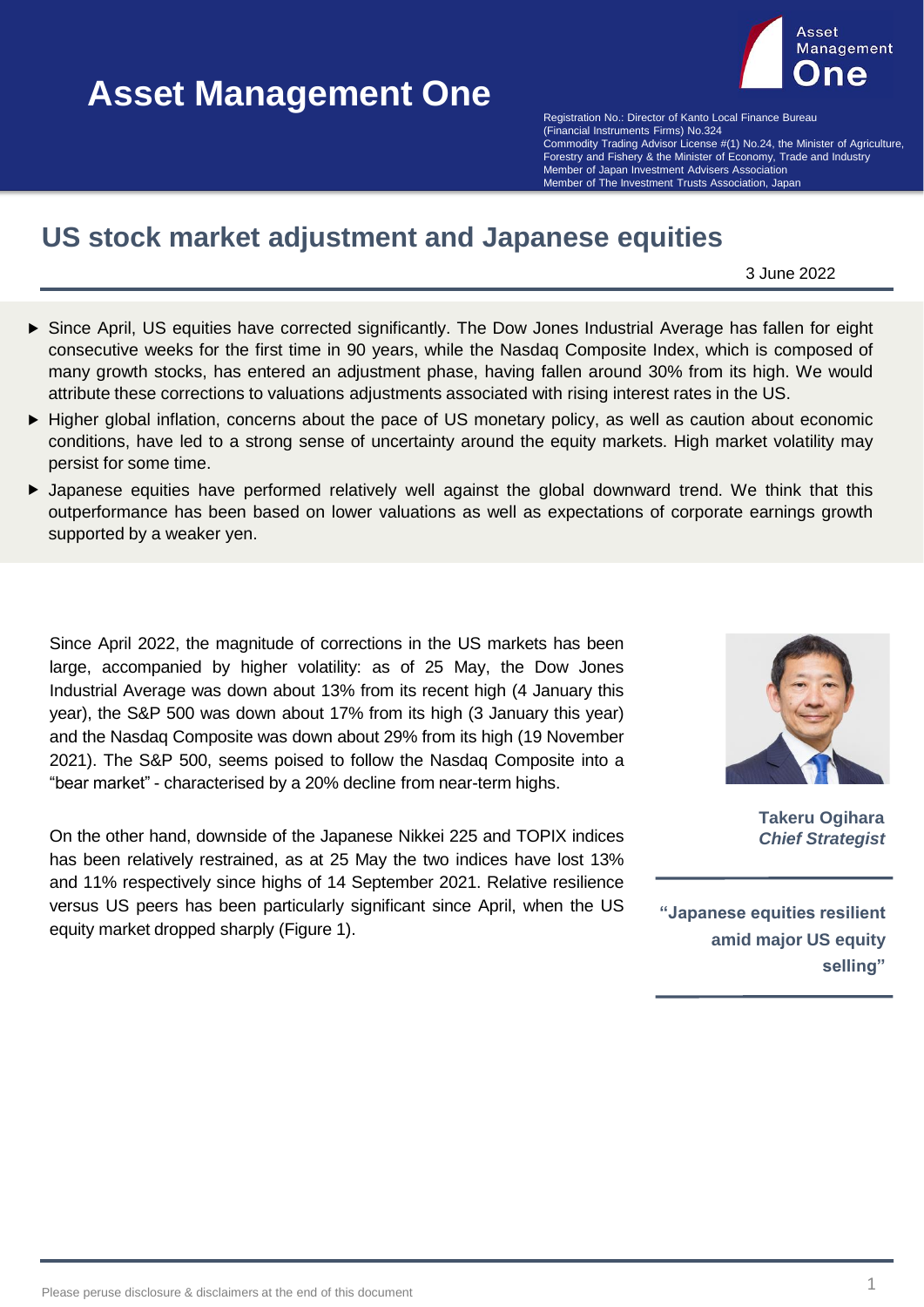



Source: Bloomberg Period: Daily data from 4 Jan. 2021 to 25 May. 2022 Note: 4 Jan. 2021 = 100

Apparently, corrections in the US equity markets since April have been mainly due to progressive valuation adjustments in line with rising interest rates. In particular, the Nasdaq Composite, which is composed of growth stocks, has been severely affected.

While the US Federal Reserve has become hawkish amid rising inflation worldwide, there is little clarity in the path for rate hikes and US interest rates have risen with volatility, pushing down valuations.

In addition, earnings results of some US companies have fallen short of expectations, reflecting a drop in demand for some goods significantly during the Covid pandemic as well as the impact of higher costs due to inflation. These types of companies have seen their share prices fall sharply.

12-month forward P/E of the S&P 500 fell to approximately 17x as of 25 May and is now entering its pre-pandemic normal range. During this normal phase, forward P/E for the S&P 500 has generally remained in the range of 15-17x, a level that reflects economic and monetary conditions before the pandemic and does not appear to have factored in a potential recession. Meanwhile the TOPIX P/E ratio has fallen to around 12x, which is at the lower end of the normal range. One of the reasons why the downside of Japanese equities has been restrained during the sharp fall in US equities from April onwards is that valuation adjustments have progressed ahead of those in the US. As long as the global economy does not enter a full-blown recession in the future, the scope for share price declines in Japanese equities from here onwards is considered to be limited (Figure 2).

**"Valuation adjustments progress in line with rising interest rates amid growing uncertainty"**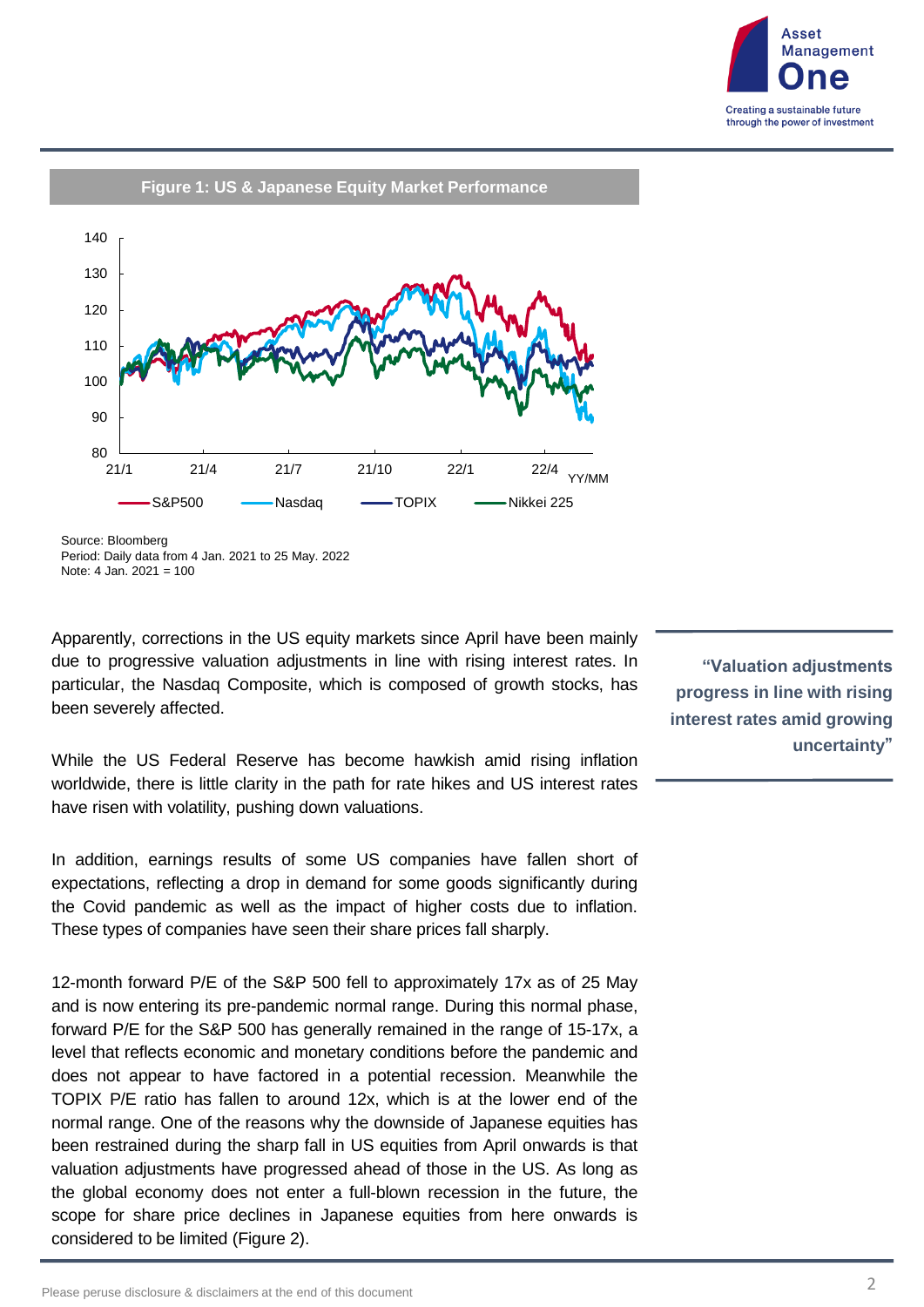



Period: Daily data from 4 Jan. 2015 to 25 May. 2022

The recent high volatility in stocks and interest rates can be attributed to the fact that the path of the Fed's interest rate hikes has not been set due to uncertainty over inflation trends, and speculation is mixed. In addition, there are rising risks that a more hawkish path for interest rate hikes could suppress the economy too much, leading to a recession.

The sharp fall in US stocks from late April was accompanied by a decline in longterm US interest rates and a weakening of the US dollar. This can be seen as a reaction to concerns about the economic outlook. Inflationary concerns have weighed on stock markets, accompanied by fears of economic slowdown.

Inflation trends in the US are a key factor in stabilising global stock markets. The April data for core consumer prices (CPI) in the US showed a slight slowdown YoY, but the indicator remain high (Figure 3).

One-year expected inflation has peaked and declined after the Fed started raising interest rates, but the level remains high.

Recent statements from Fed officials suggest that the policy of raising interest rates by 50 basis points at the upcoming US Federal Open Market Committee (FOMC) meetings in June and July seems to be largely settled, but the path for a rate hike from September onwards remains uncertain. Market volatility is expected to remain high for some time now, as it will still take some time for the rate hike path to become clearer, as it will depend on future inflation data.

**"US inflation trends and concerns about economic slowdown key - market volatility to remain elevated"**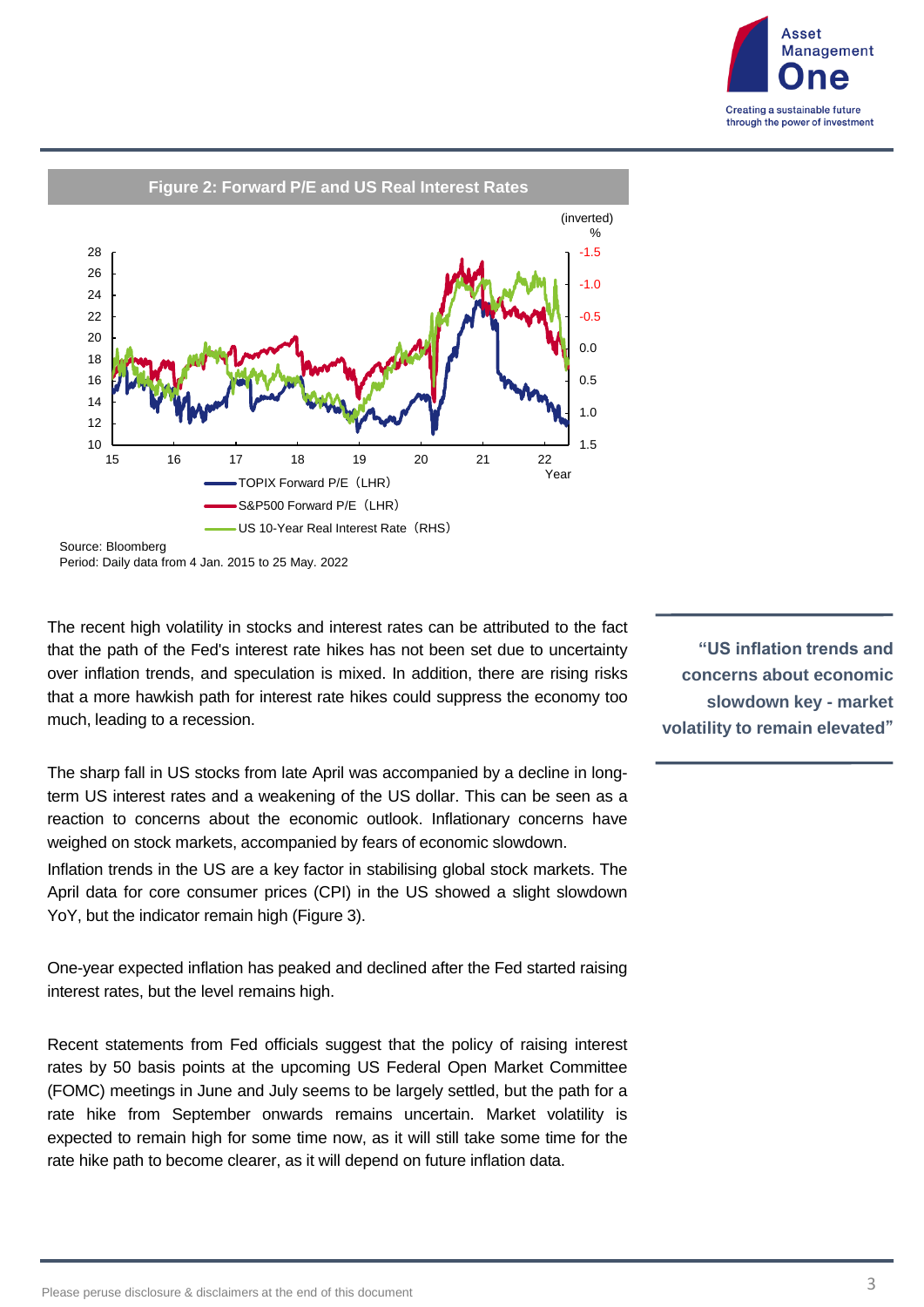



Source: Bloomberg

Since March, the yen has weakened rapidly in the foreign exchange market, as a result of the Fed starting to raise interest rates at the FOMC meeting in March, as well as the growing belief that interest rates will be raised rapidly in response to higher commodity prices following the Ukraine crisis. The yen-dollar rate has moved roughly in tandem with the five-year government bond yield differential between the US and Japan (Figure 4).

Meanwhile, the Bank of Japan has been conducting fixed-rate bond-buying operations to strongly restrain the rise in long-term interest rates and has made its easier monetary policy stance clear.

From the perspective of the US-Japan interest rate differentials, if interest rates in Japan remain unchanged, it is unlikely that the current interest rate differentials will narrow significantly, and the trend towards a weaker yen is expected to take hold.

According to Nikkei, aggregate recurring profits are expected to decline by 4.1% YoY in the manufacturing sector, whereas the figure for all industries is likely show an increase of 1.8% YoY. Amid an uncertain environment, companies are believed to have adopted more conservative assumptions in compiling earnings guidance.

Many companies have set their yen-dollar rate assumptions at around 110-120, and if the current weakening trend of the yen takes hold, there will be more room for upward revision, especially among export-oriented manufacturers, to absorb cost increases.

**"Weakening of the yen is positive for Japanese corporate earnings. Japanese equities showing strong potential to outperform peers"**

Period: Daily data from 1 Mar. 2021 to 25 May. 2022 (CPI data to Apr.2022) Note: BEI represents the expected inflation rate factored into inflation-linked bonds.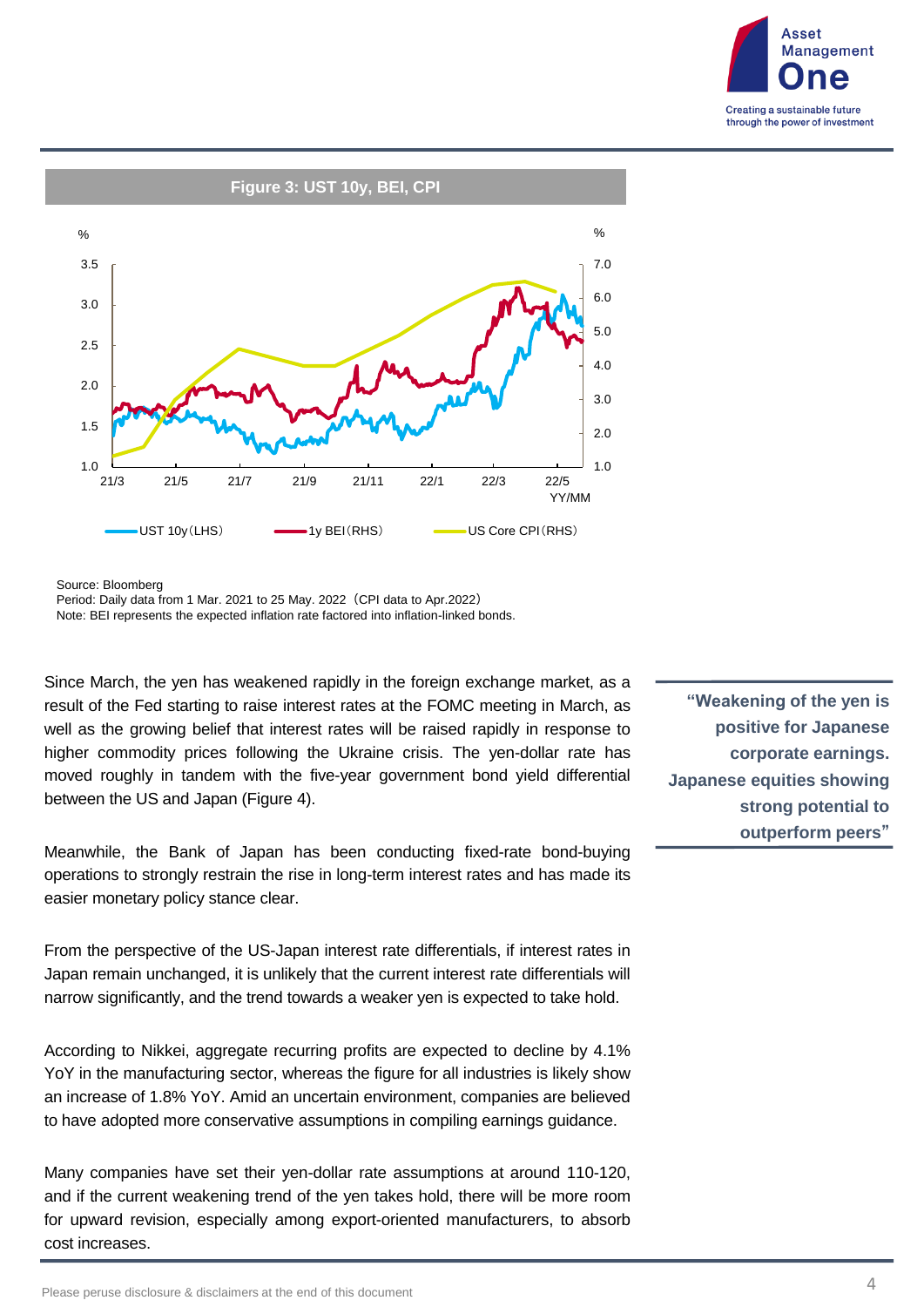

In Japan, the non-manufacturing sector, which is still in the process of recovering from the pandemic, will also have room for upward revision.

Although concerns of a global recession remain, being caused by uncertainty over US inflationary trends, we expect that Japanese equities will perform relatively well moving forward, as valuation adjustments have been frontloaded they are in an undervalued range, and there are strong expectations of upward revisions to corporate earnings.



Source: Bloomberg Period: Daily data from 1 Mar. 2021 to 25 May. 2022